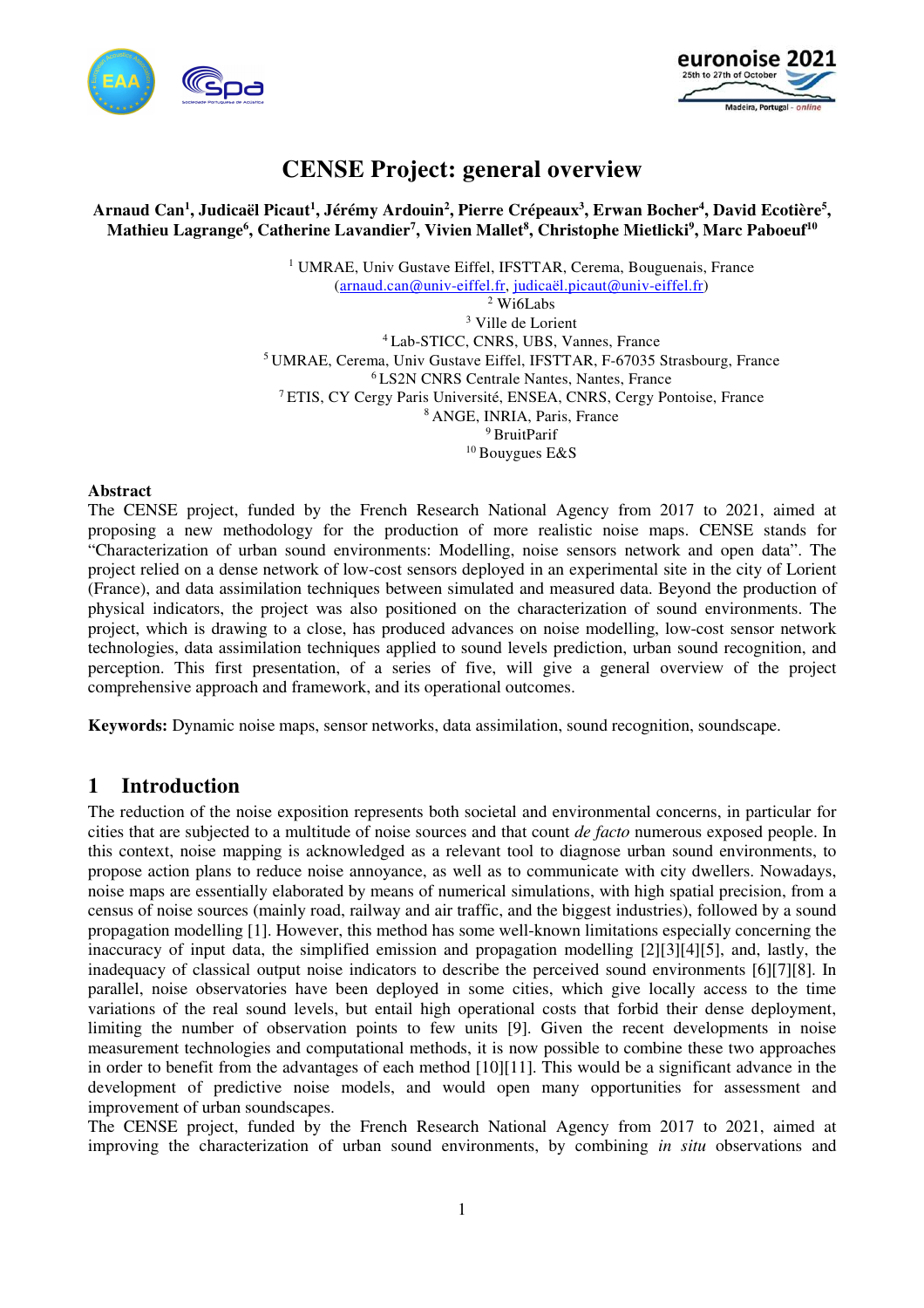

numerical noise predictions. The project relied on a dense network of low-cost sensors deployed in an experimental site in the city of Lorient (France), and data assimilation techniques between simulated and measured data. Beyond the production of physical indicators, the project was also positioned on the characterization of sound environments based on sound recognition and perceptual assessments. The project involved ten partners, namely University Gustave Eiffel, Wi6labs, Ville de Lorient, Lab-STICC (CNRS), Cerema, LS2N (CNRS), ETIS (Cergy Paris Université), INRIA, BruitParif and Bouygues E&S.

The combination of modelling and measurements within a common modelling framework has been investigated in few recent projects, among which:

- The IDEA project (Intelligent Distributed Environmental Assessment), which hosted the development of local, intelligent measurement networks for noise and UFP (ultra-fine particulate matter) [12][13]. The collected data were used to feeding models for short-term prediction, by updating noise maps through parameter model tuning [10];
- The DYNAMAP project, which aimed at developing a dynamic noise mapping system able to detect and represent in real time the acoustic impact of road infrastructure, based on customized low-cost sensors and a software tool implemented on a general purpose GIS platform [14][15][16];
- The SONyC project, which aims to create technological solutions for: (1) the systematic, constant monitoring of noise pollution at city scale; (2) the accurate description of acoustic environments in terms of its composing sources; (3) broadening citizen participation in noise reporting and mitigation; and (4) enabling city agencies to take effective, information-driven action for noise mitigation [17][18][19].

The CENSE projects distinguished from these previous works by the proposed integrated approach, mainly based on the use of assimilation methods, novel sensor network technologies, consideration of uncertainties on noise prediction from input data, and sound recognition and perceptual assessments, all in order to predict more accurate and relevant noise assessment in urban areas. The project, which is drawing to a close, has produced advances on noise modelling [20], low-cost sensor network technologies [21], data assimilation techniques applied to sound levels prediction [22], urban sound recognition, and perception [23], each topic corresponding to a specific Work Package of the project. This first presentation, of a series of five, will give a general overview of the project comprehensive approach and framework, and its operational outputs. The project advances are described from sections 2 to 5, then more in-depth in articles [20][21][22][23]. Section 6 discusses the advances of the project as well as the encountered difficulties, so as to draw the further research and development avenues for the years to come as regarding the characterization and monitoring of urban sound environments.

### **2 Improvement of city noise map production processes and sensitivity analysis to noise models inputs**

#### **2.1 Improvement of city noise map production processes**

Collecting input data for noise mapping is often a difficult task, and obtaining good quality for this data is certainly even more difficult. A specific process for noise mapping was developed under the CENSE project, based on the coupling between an open source noise mapping software and an open source spatial database that can provide most of the input data for noise mapping.

All noise mapping achieved under the CENSE project relied on the NoiseModelling software, which has been improved and subject to a new release during the project [24]. It is a free and open-source software dedicated to environmental noise maps on large-scale outdoor spaces. It can be used as a Java library or be controlled through a web interface [25]. The CNOSSOS-EU model is implemented for the estimation of road traffic emissions, as well as for the calculation of its attenuation along propagation paths [1]. NoiseModelling allows information to be stored at three levels: the noise sources and their sound levels, the geometry of the propagation paths and finally the transfer matrix for each of the source/receiver pairs. This choice was made because the computation time of such a software is essentially concentrated into the pathfinding algorithm. A groovy script manages interactions between NoiseModelling libraries and a spatial database (PostGIS or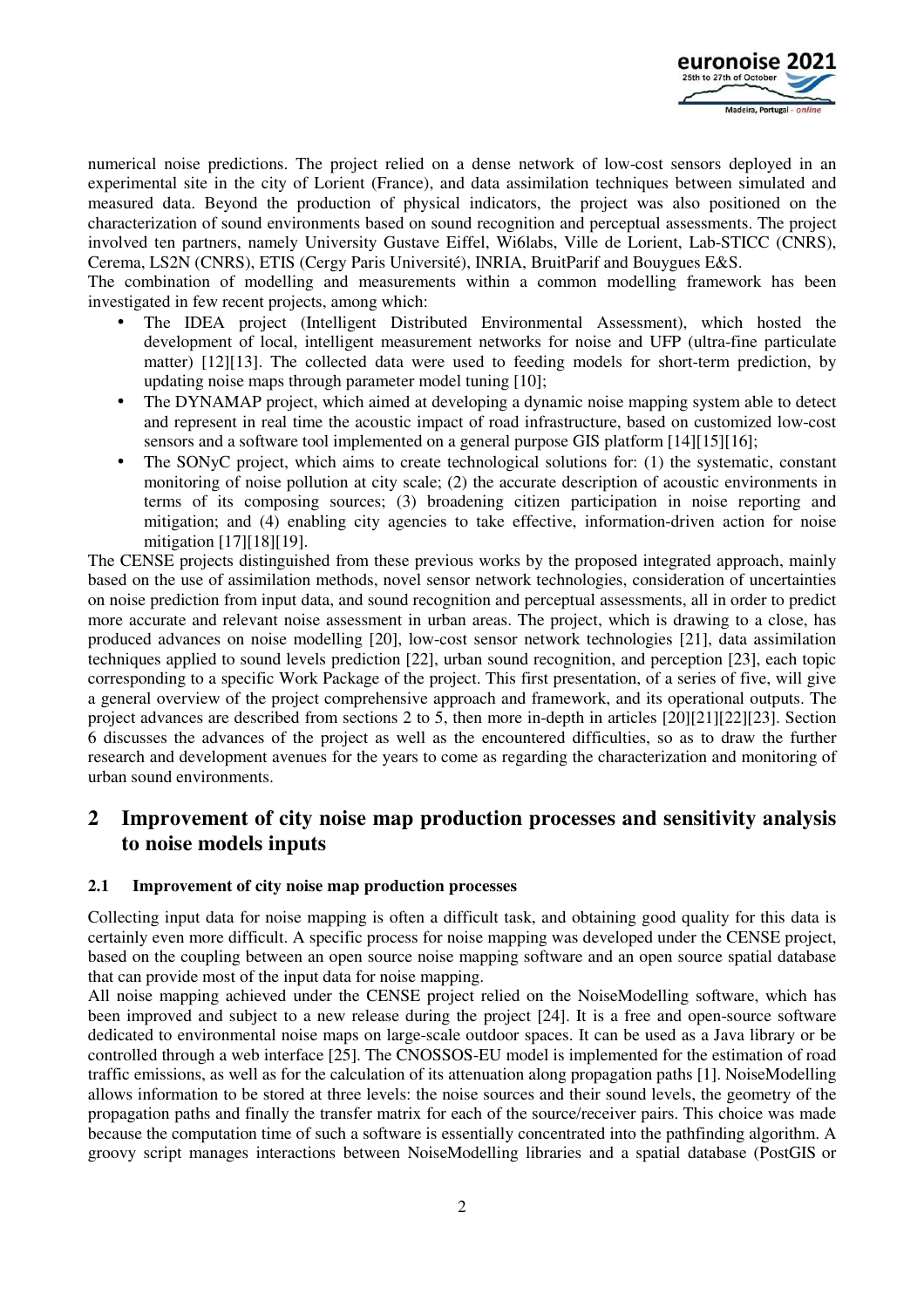

Step  $0.33^{(*)}$  $4 (+)$  $20 (+)$  $1 (+)$ 

> $\hspace{0.1mm}-\hspace{0.1mm}$  $\overline{a}$

 $150 (+)$ 

H2GIS) for getting most input parameters. Simulation can be performed using a configuration file containing the values on the input parameters, and results are stored in dedicated compressed folders. All the framework is open-source and available on GitHub to ensure the research is reproducible and adaptable to other case studies. Most input data of NoiseModelling came from OpenStreetMap (OSM) data, and are requested, processed and formatted by means of the opensource geospatial toolbox GeoClimate. Details on input data can be found in [20]. OSM-based noise predictions were compared to a noise map of a part of Paris, calculated with reference input data. Noise maps show a moderate agreement, with nearly 40% of the receivers with a deviation lower than 2.5%. Discrepancies might be attributed to road pavement classifications [20].

#### **2.2 Sensitivity analysis of noise mapping modeling**

When producing a noise map, it is essential to be able to identify the most influential input data and parameters in order to prioritize them in the data collection and modelling process. In order to help this prioritization, a methodology for sensitivity analysis built on an open-source modeling framework has been proposed under the CENSE project, relying on the Morris method; see [26] for details. The total procedure was repeated 50 times for a group of 15 inputs, resulting in 800 simulations. To ensure that the space of exploration did not favor any area, 500 trajectories were drawn and only the fifty trajectories that maximize exploration were retained. Figure 1 shows the chosen parameters and ranges of variation. All ranges of variation and parameters chosen are specific to this study and should be adapted to any other case study. Above all, the aim was to propose a methodology that can be replicated, including long-distance sound propagation for example.

|                               |                            | Parameter                                             | Variation | Step        | Parameter                    | Variation    |
|-------------------------------|----------------------------|-------------------------------------------------------|-----------|-------------|------------------------------|--------------|
|                               |                            | Total Veh. Flow Rate on major road (>1000 veh./h)     | [0.7;1.3] | $0.2$ $(*)$ | Buildings absorption coef.   | [0.5;1.5]    |
| 深<br>$\sigma$ .               |                            | Total Veh. Flow Rate on medium road (300-1000 veh./h) | [0.7:1.3] | $0.2$ $(*)$ | Temperature (C)              | [6;18]       |
| 温度                            |                            | Total Vehicle Flow Rate on small road (<300 veh./h)   | [0.7;1.3] | $0.2$ $(*)$ | Humidity (%)                 | [20;80]      |
|                               | Lden $dB(A)$<br>$.35 - 40$ | Heavy Vehicle Ratio)                                  | [0.5;1.5] |             | 0.33 (*) Order of Reflection | [0:1]        |
|                               | $.40 - 45$                 | Medium Vehicle Ratio                                  | $[2;8]$   | $2(+)$      | Horizontal diffraction       | [true/false] |
| 0.90                          | $-45 - 50$<br>$50 - 55$    | 2 Wheels Vehicle Ratio                                | [2.7:3.3] | $0.2(+)$    | Vertical diffraction         | [true/false] |
|                               | $55 - 60$<br>$60 - 65$     | Favorable meteo conditions                            | [0.7;1.3] | $0.2(*)$    | Max Propagation distance     | [300;750]    |
| $\mathcal{F}$ , $\mathcal{F}$ | $65 - 70$<br>$.70 - 75$    | Wind direction $(°)$                                  | [60;60]   | $30 (+)$    |                              |              |
|                               | $+75 - 79.8$               |                                                       |           |             |                              |              |

Figure 1 – Left: Study area of the analysis. 14,343 receivers are represented on the map. The color represents the median  $L_{den}$  value at each receiver over the 800 simulations. Right: Sensitivity analysis parameters, related topic reference codes, ranges of variation and step types (multiplicative  $*$  or additive  $+)$ )

The study area retained all along the CENSE project is the city of Lorient. It covers an area of about 2 km<sup>2</sup>, in which 14,343 receivers (around 1772 buildings) were selected to serve as a support for the sensitivity analysis. The influent input parameters are a compilation of data collected from Cerema, IGN (the French National Institute of Geographic and Forest Information) and the Lorient city council. Figure 1 shows an example of results through the median  $L_{den}$  value of the 800 simulations in  $dB(A)$  representing 9672 inhabitants. Approximatively 24% of them are exposed to road traffic  $L_{den}$  values above 65 dB(A). Results are detailed in [26]. In brief, the sensitivity to the input parameters of the CNOSSOS-EU model highly depends on the location of the receivers. The most influential parameter is whether diffraction over horizontal edges is considered or not, regardless of the indicator observed: average sound level over the area or ratio of the population exposed to more than  $65 \text{ dB}(A)$ . This can be easily explained by the fact that some receivers may not be reached by a propagation path until this parameter is introduced in the calculation. When model configuration parameters are excluded from the analysis, it can be shown that for most receivers, the most influent parameters are linked with the emission part of the CNOSSOS-EU model, and concern the mean flow rates of the road category the closest to the receiver.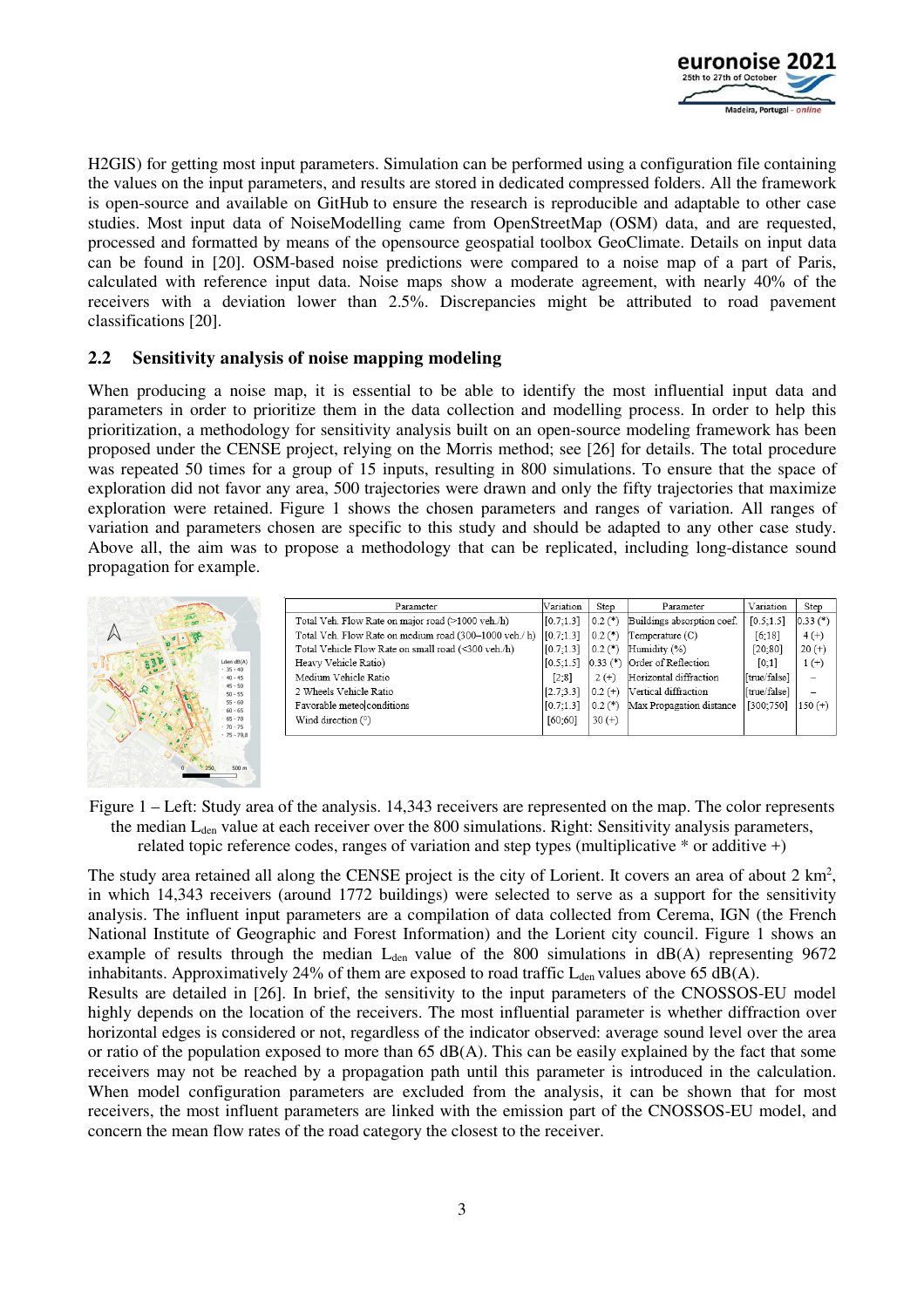

# **3 A high density network of low cost acoustic sensors based on wired and airborne transmission of spectral data**

The CENSE network, currently deployed in the downtown area of the city of Lorient, is described in this section. More details are given in [21].

### **3.1 Network**

Following a literature review [27], the CENSE network considered a hybrid communication scheme where each node of the network is a sensor with acoustic monitoring capability. Those nodes can be leaf nodes. In this case the sensor is energetically autonomous and sends wirelessly the data to the other types of nodes, the gateway nodes. A gateway node is wired both in terms of power and network connectivity. The degree of precision of the measure can vary greatly from device to device. As discussed in [28], this degree of precision is balanced with the cost of the sensors. While high precision sonometers are of great interest for metrologic use, we believe that low cost sensors based on the MEMS technology has the potential of allowing the use of large scale and dense network of sensors at a reasonable price. Following the constraints of the project, the specifications of the microphone have been defined and more than 20 MEMS microphones have been considered [29]. The Invensense ICS-43432 MEMS microphone is selected because of its good overall performance and the fact that it offers an I2S fully digital interface, thus reducing the risk of any electrical noise addition to the audio data.



Figure 2 - The leaf (left) and gateway (middle) sensors. Right: Deployment in the City of Lorient

The installation of the sensors was planned in two phases on an experimental site in the heart of the city of Lorient in France. The first phase consisted of the installation of 78 gateway nodes, then in a second phase, the installation of 65 nodes. The maintenance of the network is a crucial element of the project. The entire network was developed specifically by the project partners, from scratch, be it for the design of the sensors, the installation of the network, and the implementation of an IT infrastructure for data management. On one hand, it allowed rapid intervention; on the other hand, numerous skills from very different technical areas were required to cope with unforeseen issues. Among the difficulties encountered were: the failure of some sensors after installation (a few units); the multiplicity of risks of measurement stoppage due to malfunctioning of either the sensors themselves, or the Citybox ®, or the controller, or the router; the maintenance of the servers. In spite of these difficulties inherent to the initial choices for the development of the network, the whole network was successfully implemented during the first months of the study, allowing the acquisition of a large amount of data and the experimentation of different sound analysis.

#### **3.2 Acoustic sensitivity and robustness analysis**

In order to study the acoustic behavior of the developed sensors, several tests were performed in an acoustic test room, which evaluated the linearity, directivity, sensitivity and background noise characteristics. The tests were limited to values measured in one-third octave bands over a frequency range from 20 Hz to 12500 Hz. Concerning the background noise of the sensor, results obtained showed that the CENSE sensor has a threshold of about 22 dB, over all the frequency bands concerned. The frequency sensitivity was very good for the octave bands from 250 Hz to 4000 Hz, with a difference of less than 0.5 dB. For the 125 Hz, 8k Hz and 12.5k Hz octave bands, the differences were a little larger, from 1 to 2 dB. For the 2 lowest octave bands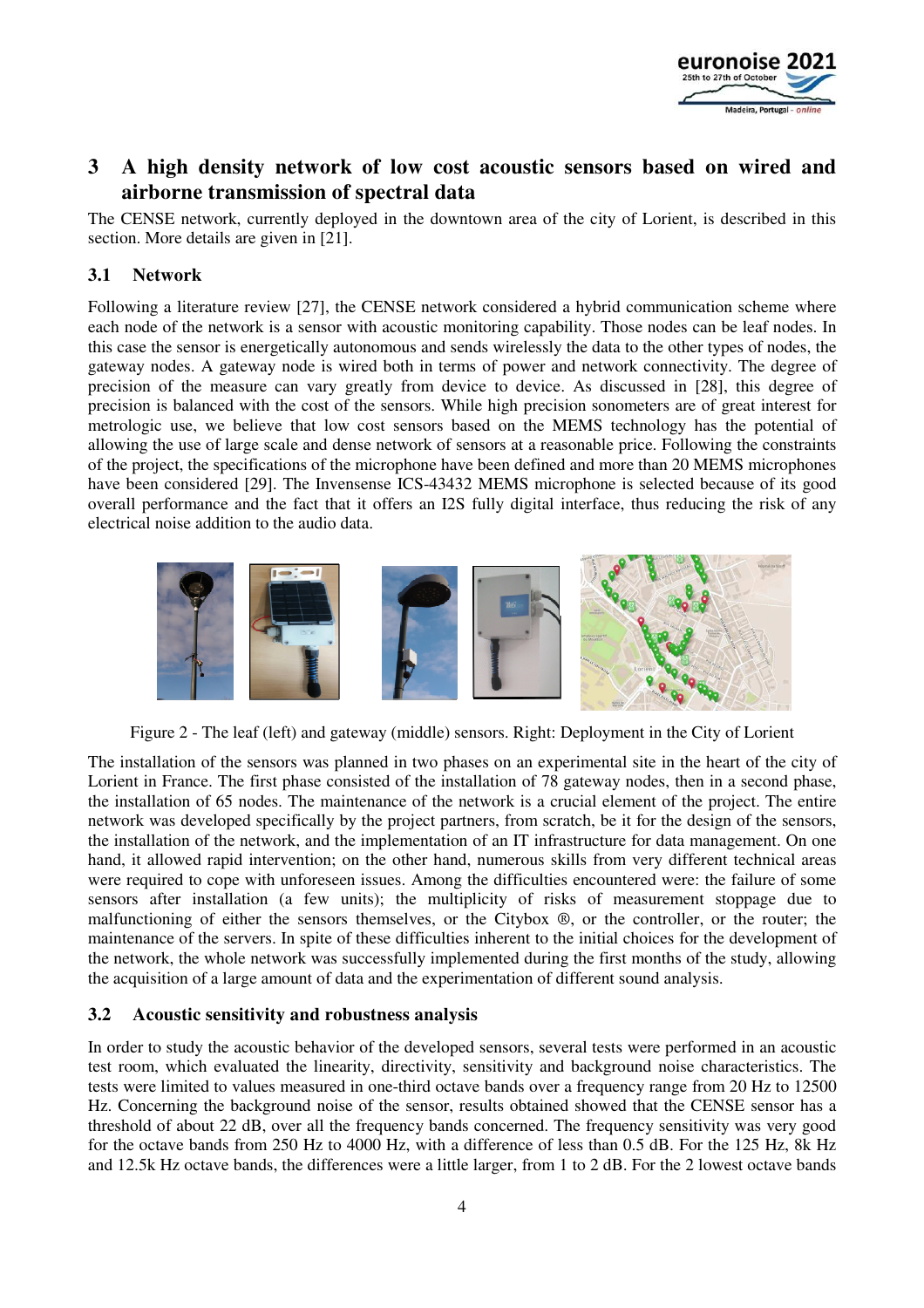

(31.5 Hz and 63 Hz), the differences were much more important (from 4 to 10 dB approximately). Finally, the linearity was tested: from 125 Hz to 12.5 kHz, the slope measured for the sensor was very close to unity, which is the expected theoretical behavior. The conclusion of these tests is that the sensor results appear to be acceptable for the frequency bands between 400 Hz and 5000 Hz.

The reliability, accuracy and robustness of the developed acoustic sensors has been qualified under various meteorological conditions in a climate chamber in order to check the potential sensor drift according to both the temperature and relative humidity. Results are detailed in [30]. In brief, both temperature and humidity have a weak effect on the acoustic measurements, except for one of the six sensors, and uncertainties for these two environmental parameters fulfill specifications of class I sound level meter. Results demonstrate the satisfying accuracy of the implemented acoustic sensors for the targeted purpose.

#### **3.3 Data archiving**

Each node produces acoustic data, pressure level statistics, and third octave spectral data, that are sent every 10 seconds. Control information, such as temperature and humidity inside the sensor are sent every 60 seconds. If the sensor is a leaf node, information about battery voltage and connectivity are also sent every 5 minutes. Acoustic pressure statistics are the  $L_{\text{Aeg}}$  and  $L_{\text{eq}}$  computed every second (520 bytes). Third octave spectra with frequency range 20Hz-12500Hz are computed every 125 ms using a rectangular window Fast Fourier Transform (15 kbytes). Bandwidth testing showed a bandwidth consumption of 1769 bytes per second. Each gateway node is responsible for sending its data through the internet to an archiving architecture using the opensensorhub protocol.

The storage architecture of the CENSE project was designed to maintain high availability. To this end, the data are distributed on 2 distinct sites (see [21]). The archiving system should therefore be operational even if one site is no longer reachable.

Each gateway node collects data through its sensors then aggregates into an embedded OpenSensorHub instance. This aggregated data is transferred to a random server through a secured http request using the open source Elasticsearch interface. The receiving server then duplicates the data to another Elasticsearch server for data safety (https://github.com/elastic/elasticsearch). Archived data can be accessed using low level request protocol using the Elasticsearch engine as it allows database replication for further data processing purposes by serving json files. For example, the acoustic data is pushed to the servers of bruitparif (https://www.bruitparif.fr) that services a range of display tools available at the following url: https://rumeurlorient.bruitparif.fr. Higher level data visualization and monitoring can also be performed using a Kibana interface. Finally, by recording spectral data, the CENSE project aims at allowing the automatic estimate of those quantities using deep learning techniques (see section 5). Coding schemes have been proposed in that respect [31][32]. Figure 3 shows the presence of three sources of interest: traffic, voice and birds.



Figure 3 – Left: The Harmonica profile for a given sensor of the CENSE network for the month of December 2020. Center: Evolution of the L<sub>Aeq</sub> over a week for a given sensor using the Kibana dashboard. Right: Estimation of the time of presence of birds (green) from spectral data using deep learning techniques.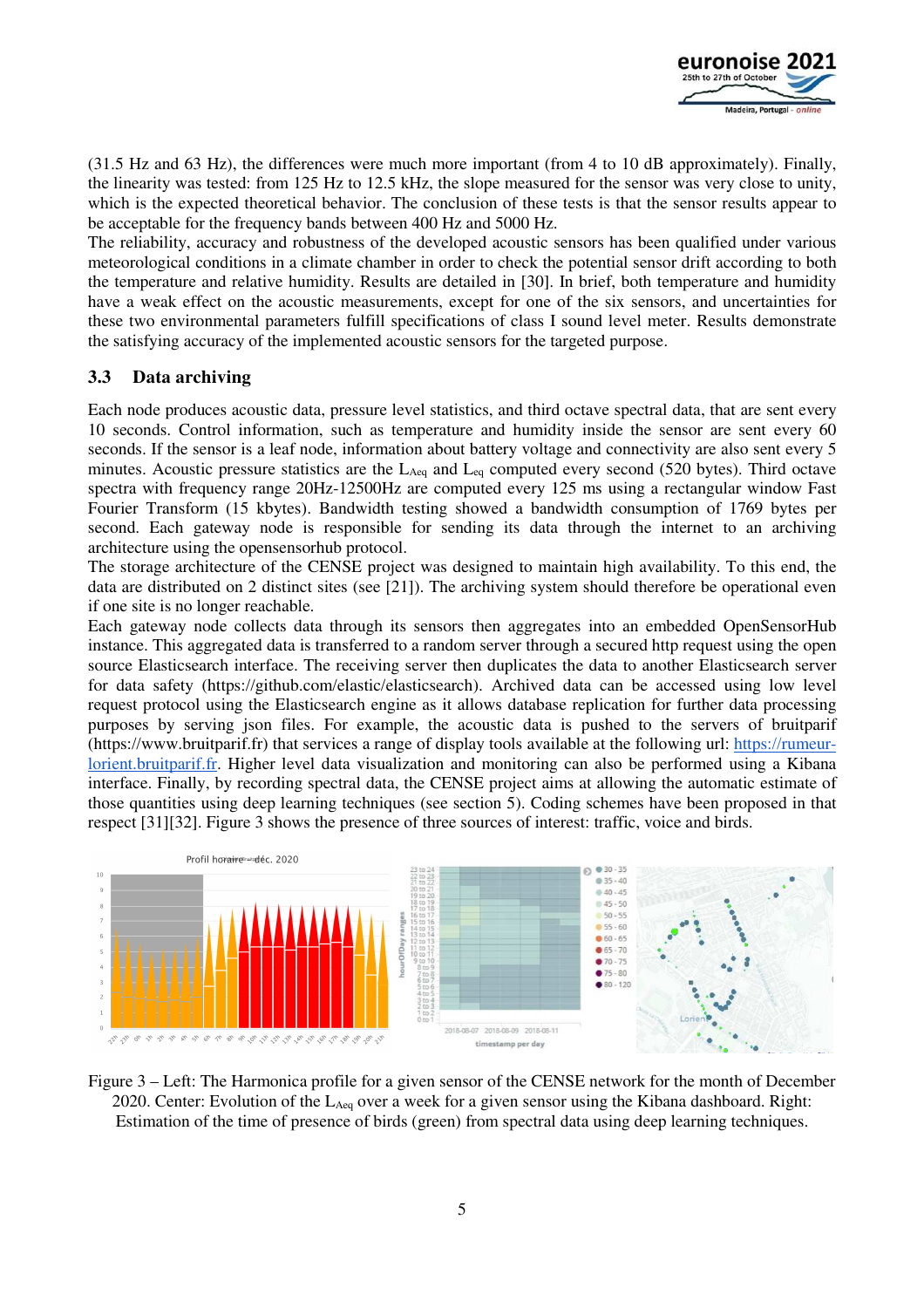

# **4 Faster and more accurate noise mapping combining meta-modeling and data assimilation**

The CENSE project relied on a two steps approach to combine measurements and modeling, in order to go towards faster and more accurate noise mapping:

- A meta-model (also sometimes called surrogate model) is built to statistically reproduce the behavior of the reference simulation software, NoiseModelling in this case;
- The meta-model is then employed to assimilate acoustic measurements from 16 locations. State estimation, inverse modeling and joint state-parameter estimation are compared and evaluated using cross validation.

This section summarizes the results of the CENSE project in terms of meta-modelling and data assimilation. The reader can refer to [22], or to the following papers for more details [33][34][35].

### **4.1 Material and methods**

For phasing and data availability reasons, the model was built on data produced on the City of Paris, and not on the Lorient measurement network of the CENSE project. The study area is located in the 13th district of Paris, France and covers an area of 3 km2, and is described in details in [36]. It consists of an array of 25 microphones that has been deployed across the study area in 2015, from which 16 have been selected for the present study.

#### **4.1.1 Meta-model**

Due to the large number of model calls in the optimization algorithm, data assimilation techniques are made practicable only after replacing the noise mapping software with a meta-model, i.e., a statistical emulation of the noise mapping software that can compute similar maps at a much lower computational cost. The metamodel is built in three steps:

- The generation of the training sample. Here, the training sample is made of 2000 simulations run with model input parameters defined a so-called design of experiment;
- The dimension reduction, through a PCA, which aims to select a reduced amount of maps that explain most of the variance of the noise maps of the training sample;
- The kriging, which interpolates with a statistical method the projected values of the training sample onto the basis vectors of the reduced subspace.

Once the meta-model is built, each call with new input parameters takes a very small amount of time (100 ms versus  $\sim$  1 h for the complete model). For more details about the meta-model construction, the reader can refer to [33].

#### **4.1.2 Data assimilation methods**

Data assimilation is the process of combining a noise model simulation and field observations, in order to build an improved representation of the real noise levels, at least at simulated points. In our context, the data assimilation makes use of a model or a model simulation (simulated noise map) and field observations at a given time, in order to produce another noise map closer to the real noise map. It can be seen as a correction on the simulated noise map, induced by the additional information brought by the observations. Among all the data assimilation approaches, we compared state estimation, inverse modeling and a joint state-parameter estimation:

- The state estimation applies a direct correction on a simulation map. It assumes the simulated map is an a priori map with some unknown error at every point of the map. The so-called best linear unbiased estimator (BLUE) is computed, which is an improved noise map whose error has minimum variance.
- Another approach is called inverse modeling (IM). In this case, we do not correct directly the simulated noise map, but instead the input parameters of the noise model, or in our case, of the metamodel. The method allows to determine better parameters, which with the simulated map gets closer to the observations.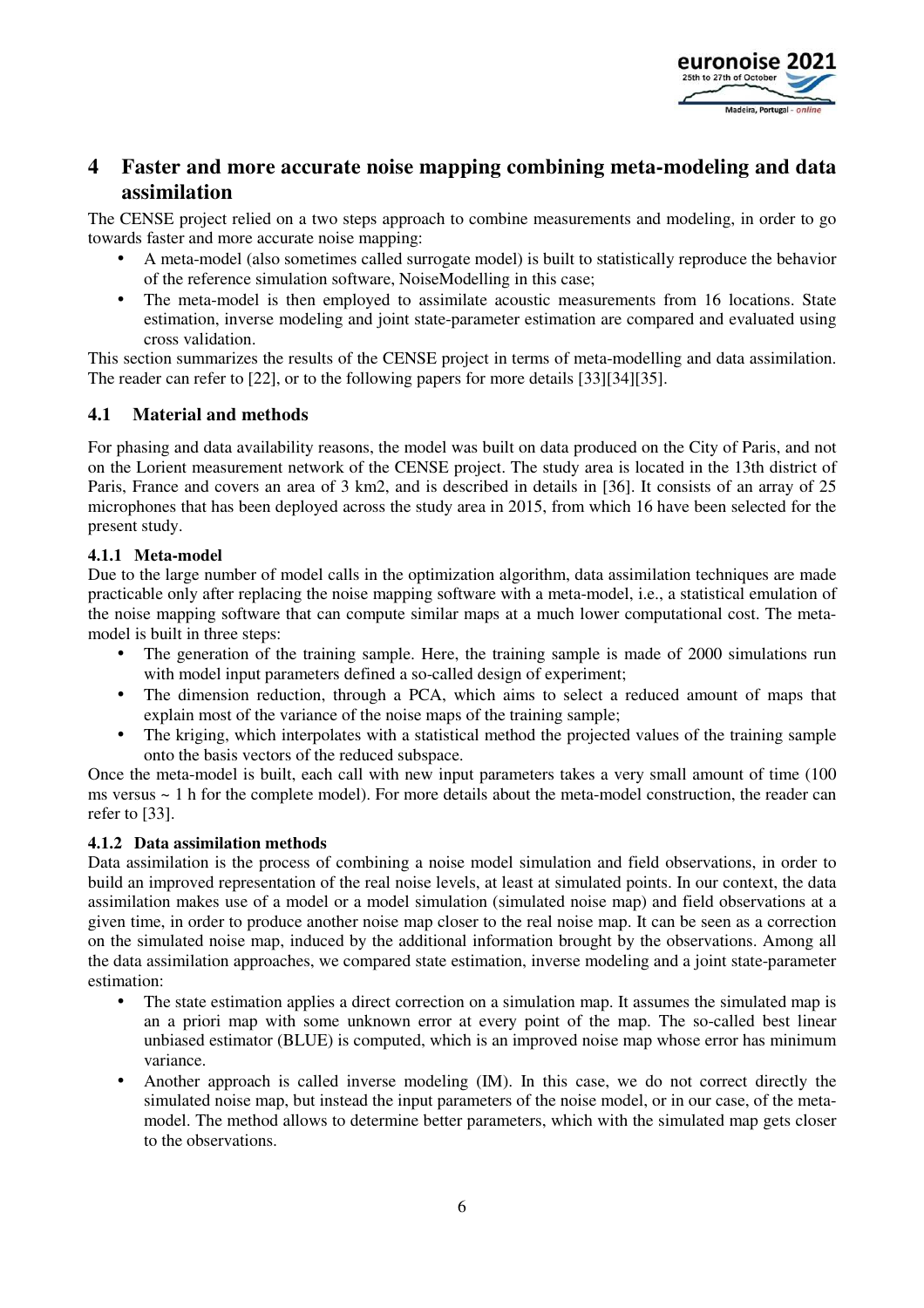

• Joint state-parameter estimation (JSPE) combines both approaches: the parameters are improved and also a correction of the resulting noise map is corrected. This allows for further flexibility and gives more room for improvement.

Both methods, IM and JSPE, can work with or without prior knowledge of the input parameters; four optimization algorithms are therefore analyzed. If satisfying results are obtained with optimization algorithms that do not need a priori parameters, then it is possible to expand the inverse modeling data assimilation processes to a wider range of urban areas where the input parameters values are not known.

#### **4.2 Results**

Methods are compared through a leave-one-out cross validation, which consists in removing the observations of a given microphone from the data assimilation process. Results are detailed in [35]. In brief, the inverse modeling shows similar results as the data assimilation method BLUE (Best Linear Unbiased Estimator) only, whereas the JSPE always has a lower RMSE value than the state estimation only. The performance of IM and JSPE without a priori parameters remains very similar to the performance with these parameters. The most accurate noise map is generated computing a JSPE algorithm without a priori knowledge about traffic and weather and shows a reduction of the RMSE from 3.5 dB to 2.6 dB compared to the reference metamodel noise map with 16 microphones over an area of 3 km<sup>2</sup>. This means that the operators who wish to obtain a dynamic noise mapping for a given area can get a satisfying level of accuracy without the need to get real-time traffic and weather data, and extend the availability of dynamic noise mapping to areas where no traffic measurement is available.

# **5 Characterizing the sound environment through an automatic assessment of traffic, voice and bird presence ratios**

Going further than just the sound levels, the data collected through the urban sensor network allow to perceptually characterize the soundscape as it is defined in the ISO standard as the "acoustic environment as perceived or experienced and/or understood by people, in context" [37], as soon as acoustic measurements could correspond to perceptual data. In the continuity of previous works that were interested in the outdoor [38][39] or indoor [40] perceived sound quality, in the CENSE project, we focused on the perceived sound quality and on noise annoyance for pedestrian point of view (soundscape characterization) as well as for resident point of view (at home situation). As these perceptual characteristics depend on perceived sources, we also focused on the possibility to measure automatically the sound source presence ratios on the sensors, in addition to classical level indicators.

#### **5.1 Questionnaire campaign**

The sound quality and the noise annoyance has been assessed for both the pedestrian and inhabitant points of view thanks to a questionnaire that has been sent by postal mail to about 2000 inhabitants in the city center of Lorient between January and March 2019. It was divided into four parts:

- The first one concerned the sound environment quality: it concerned the Short-Term (ST) assessment on 7 levels semantic differential scales of variables such as pleasantness, eventfulness, etc.;
- The second part focused on the perceived time of presence ratio and loudness of 13 sound sources, such as road traffic, rail traffic, calm voices, expressive voices, small birds, gulls, etc.;
- The third part concerned the Long-Term (LT) annoyance for both points of view;
- A last part was dedicated to collect personal data, such as noise sensitivity, gender, age, socioprofessional category, etc.

Outdoor pleasantness and outdoor annoyance models were built (see [23] or [41] for details). Overall Loudness (rated on the Noisy/Silent scale) appears in all models at the first place showing that this variable is the most influent one. Sound sources such as road and air traffic, expressive voices and birds also appear in the regressions. Long-term inside annoyance models are also built, which make a distinction between calm voices (perceived positively) and expressive voices (perceived negatively). Finally, it is found that Noise Sensitivity and Age increase the adjusted explained variance of the models.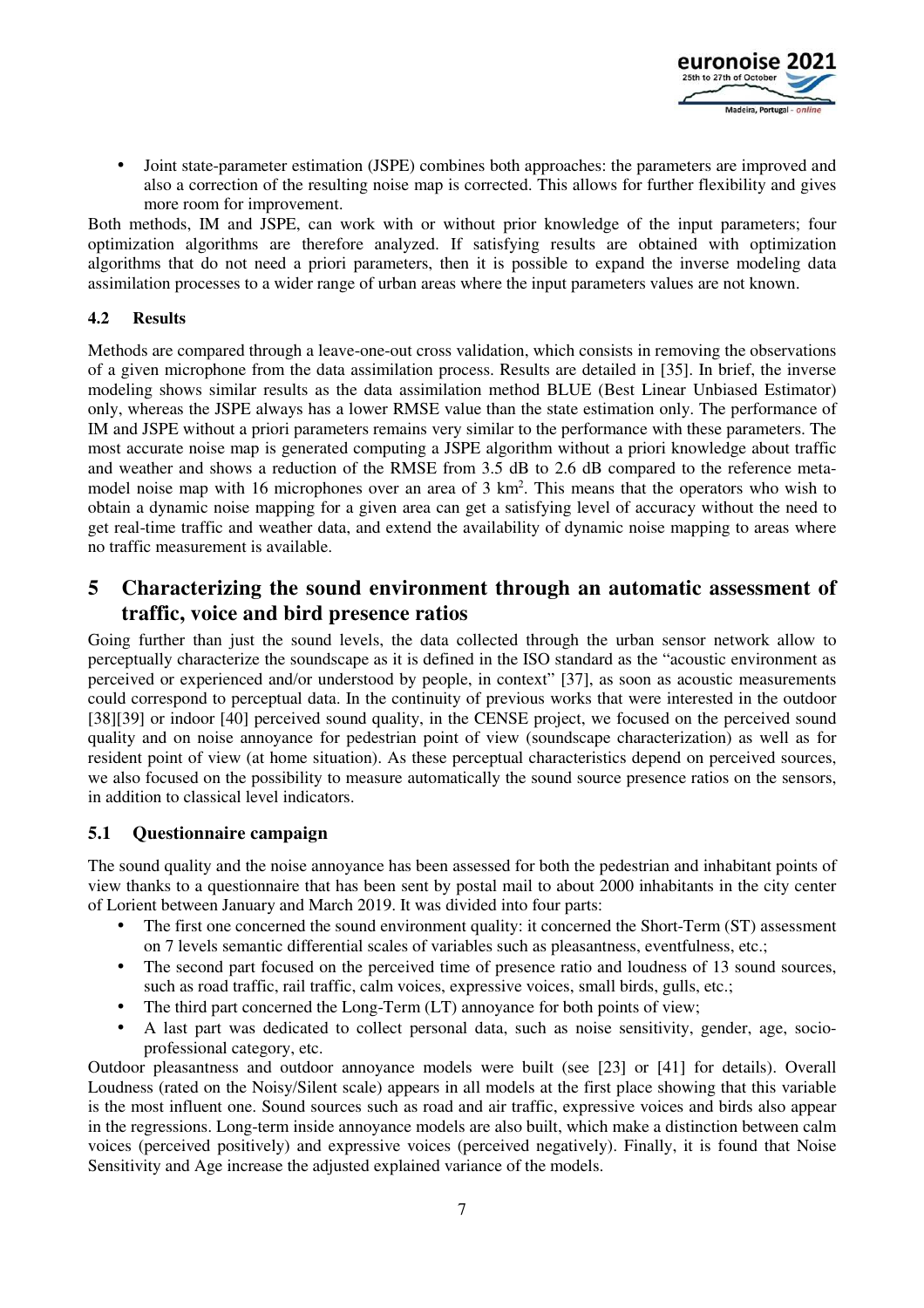

### **5.2 Sound identification**

The calculation of the source presence ratios has been automatically implemented on the low-cost sensors, for relevant sources such as Road traffic, 2-wheel motor vehicles, Voices and Birds for examples. The source identification is realized every second for each source of interest on each sensor. Source identification is conducted using a deep convolutional architecture that first extracts time-frequency patterns relevant to the identification of sound sources from each 1s third-octave segment. At inference, presence or absence labels predicted for each sound source are aggregated over time to obtain the time of presence over the first 10 minutes of each hour. The model is trained on a fully synthetic set of 400 sound scenes of 45s each as described in [42]. Synthetic scene generation and automatic annotation processes are further detailed in [43]. Results are in accordance with expectations (see [23] for details), highlighting for instance an increase of the time of presence of birds in the morning corresponding to the sunrise birds chorus, an increase of voices on Wednesdays and week-ends, and a cars evolution following the rhythms of the days.

#### **5.3 The cartographic web portal**

To highlight the results on a map, a cartographic portal has been set up. Publicly available at http://cense.noise-planet.org/, this website allows users to navigate the map (with the classic zoom and address search functions) and to consult the calculated indicators in detail. Figure 4 illustrates some screenshots of layers accessible to the user.



Figure 4 – Traffic (left), birds (middle), and expressive voices (right) layers, which represent the presence ratios of different sources.

### **6 Conclusion**

The CENSE project, funded by the French Research National Agency from 2017 to 2021, aimed at improving the characterization of urban sound environments, by combining *in situ* observations and numerical noise predictions. The project, which is drawing to a close, has produced advances on:

- Enhancing the noise production process and proposing a sensitivity analysis for noise mapping [20];
- Designing and deploying a low-cost sensor network, as well as a data archiving [21];
- Proposing data assimilation techniques applied to sound levels prediction [22];
- Characterizing urban sound environments through sound recognition and perception advances [23].

The reader can refer to the corresponding Euronoise papers, or to the literature produced during the project, for in-depth results. The main encountered limitation consisted of the technical difficulties linked to the sensor network maintenance, which has desynchronized part of the perceptual study from the physical data collected, and necessitated that the work on data assimilation be done on another measurement network. However, this in no way calls into question the scientific results of the project. The CENSE network being now operational, it will allow researchers to answer many scientific and technological questions regarding the characterization of the urban sound environment. Finally, the CENSE project opens up many avenues of research, for example on the enrichment of the input data with other sources of traffic and acoustic data, on the production of perceptual noise maps, or on the use of sensor networks for decision making.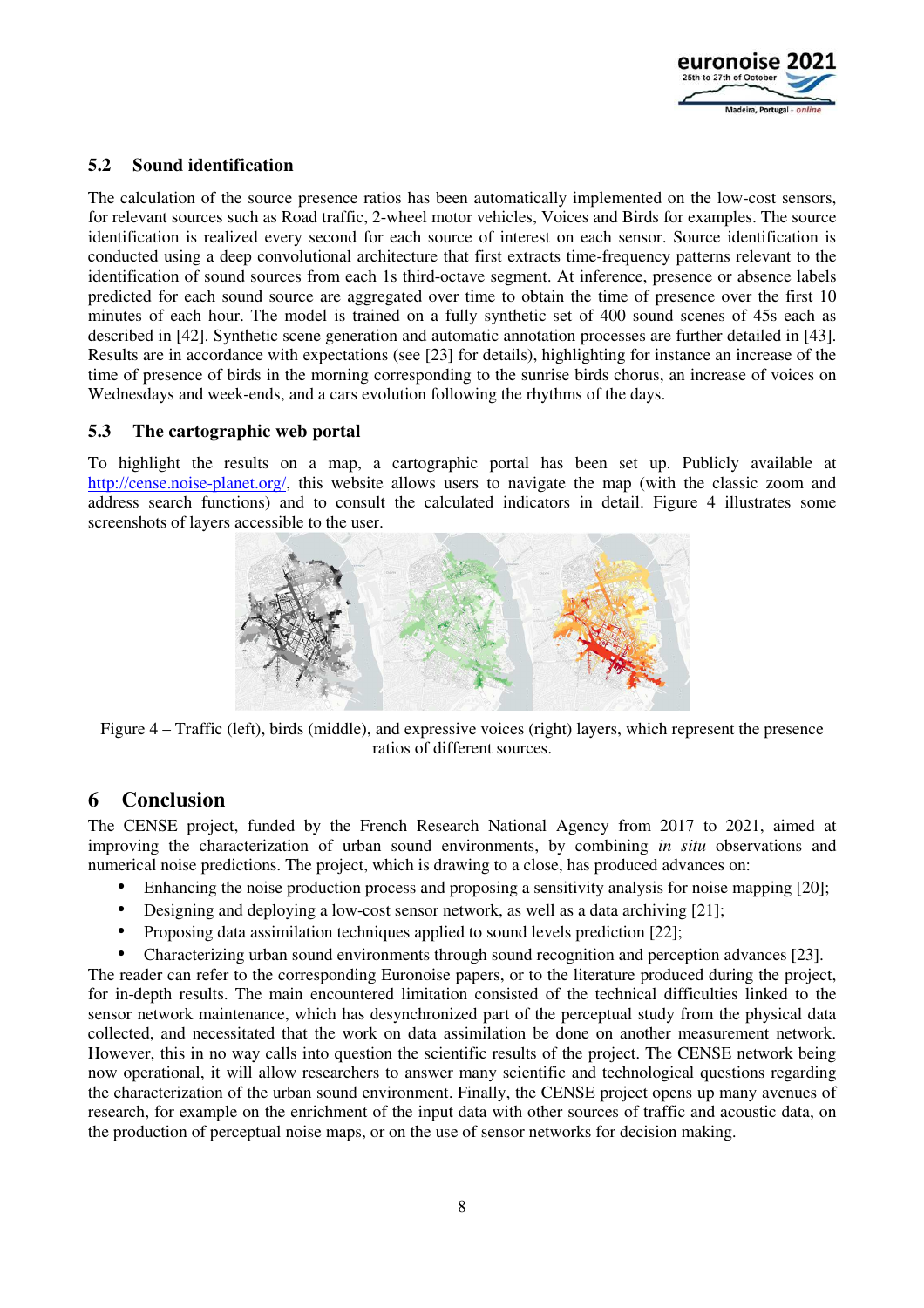

### **Acknowledgements**

This research was funded by the french National Agency for Research (Agence Nationale de la Recherche) grant number ANR-16-CE22-0012.

# **References**

- [1] Kephalopoulos S. et al., 2014. Advances in the Development of Common Noise Assessment Methods in Europe: The CNOSSOS-EU Framework for Strategic Environmental Noise Mapping. Sc. Tot. Env. 400, 482–483.
- [2] Van Renterghem T., Botteldooren D., 2013. Meteorological Influence on Sound Propagation between Adjacent City Canyons: A Real-Life Experiment. Journal of the Acoustical Society of America 74 (3), p. 1354–66.
- [3] Forssén J. et al. 2014. A Model of Sound Scattering by Atmospheric Turbulence for Use in Noise Mapping Calculations. Acta Acustica united with Acustica 100(5), pp. 810-816.
- [4] Bisceglie A., Zambon G., Radaelli S. Dynamap: Sensitivity analysis of the acoustic calculation model with respect to environmental variables inside and outside urban areas, ICSV 2015, Accessed: Jan. 27, 2020. [Online].
- [5] Prezelj J. and Murovec J. Traffic noise modelling and measurement: Inter-laboratory comparison, Applied Acoustics, vol. 127, pp. 160–168, Dec. 2017, doi: 10.1016/j.apacoust.2017.06.010.
- [6] Brown L. 2012. A review of progress in soundscapes and an approach tosoundscape planning. International Journal of Acoustics and Vibration, 17(2),73–81.
- [7] Axelsson Ö., Nilsson M. & Berglund, B., 2010. A principal components model ofsoundscape perception. Journal of the Acoustical Society of America, 128(5),2836–2846.
- [8] Lavandier C. & Defréville B., 2006. The contribution of sound sourcecharacteristics in the assessment of urban soundscapes. Acta Acustica unitedwith Acustica, 92(6), 912–921.
- [9] Can A., Dekoninck L. & Botteldooren D., 2014. Measurement network for urban noise assessment: comparison of mobile measurement and spatial interpolation approaches. Applied Acoustics, pp. 32-39.
- [10] Wei W., Van Renterghem T., De Coensel B. & Botteldooren D., 2016. Dynamic noise mapping: A map-based interpolation between noise measurements with high temporal resolution.. Applied Acoustics, 101, 127-140.
- [11] Ventura R., Mallet V., and Issarny V. (2018). Assimilation of mobile phone measurements for noise mapping of a neighborhood, Journal of the Acoustical Society of America 144(3), 1279-1292.
- [12] Van Renterghem, T. et al., 2011. On the ability of consumer electronics microphones for environmental noise monitoring, Journal of Environmental Monitoring 13(3):544-52.
- [13] Can A., Rademaker M., Van Renterghem T., ..., Botteldooren D. Correlation analysis of noise and ultrafine particle counts in a street canyon, Science of the Total Environment, 409, 2011, p. 564-572.
- [14] Orga F., Alias F., Alsina-Pagès R.M. On the Impact of Anomalous Noise Events on Road Traffic Noise Mapping in Urban and Suburban Environments. Int. J. Environ. Res. Public Health 2018, 15(1).
- [15] Socoró, J.C.; Alías, F.; Alsina-Pagès, R.M. An Anomalous Noise Events Detector for Dynamic Road Traffic Noise Mapping in Real-Life Urban and Suburban Environments. Sensors 2017, 17, 2323.
- [16] Bellucci P., Peruzzi L., Zambon G. Applied Acoustics, April 2016. LIFE DYNAMAP project: The case study of Rome. Volume 117, Part B, February 2017, Pages 193-206.
- [17] Mydlarz C., Sharma M., Lockerman Y., Steers B., Silva C., and Bello J.P. The life of a New York City noise sensor network. In Sensors 2019, 19(6), 1415;
- [18] Wang Y., Mendez A.E.M., Cartwright M., Bello J.P. Active Learning for Efficient Audio Annotation and Classification with a Large Amount of Unlabeled Data, In Proceedings of ICASSP 2019.
- [19] Bello J.P., Silva C., Nov O., Dubois R.L., Arora A., Salamon J., Mydlarz C., Doraiswamy H. SONYC: A System for Monitoring, Analyzing, and Mitigating Urban Noise Pollution, In Communications of the ACM, February 2019, Vol. 62 No. 2, Pages 68-77.
- [20] Aumond P., Bocher E., Ecotiere D., Fortin N., Gauvreau B., Guillaume G., Petit G. Improvement of city noise map production processes and sensitivity analysis to noise models inputs. Proceedings of Euronoise 2021, 25-27 October 2021, Madeira, Portugal (on-line).
- [21] Ardouin J., Baron J-.C., Charpentier L., Fortin N., Gontier F., Guillaume G., Lagrange M., Libouban G., Picaut J., Ribeiro C. A high density network of low cost acoustic sensors based on wired and airborne transmission of spectral data. Proceedings of Euronoise 2021, 25-27 October 2021, Madeira, Portugal (on-line).